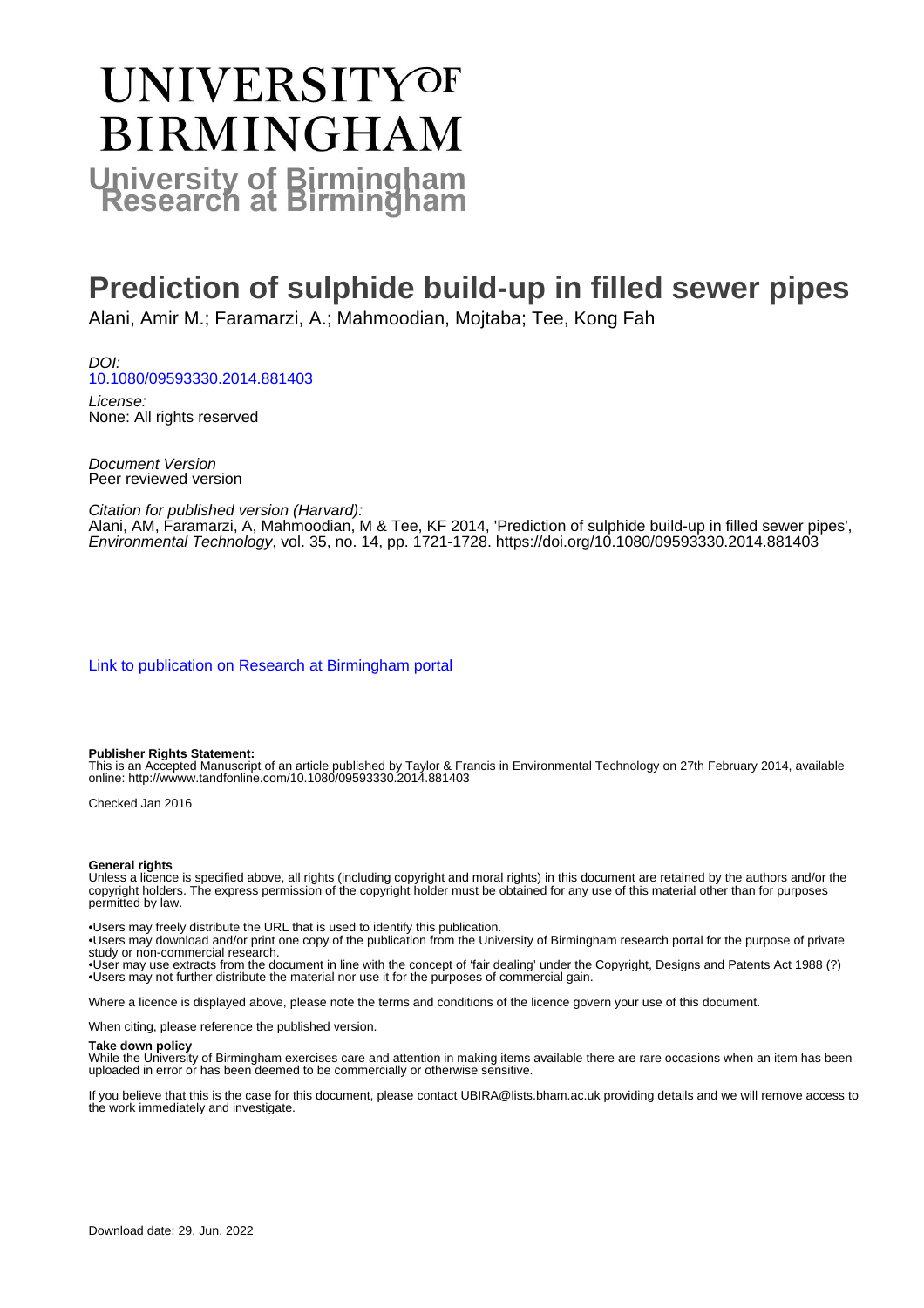#### **Environmental Technology**

### **Prediction of sulphide build-up in filled sewer pipes**

**Amir M. Alani**, PhD, MSc, BSc (Hons), CEng, FIMechE, FHEA, MCIHT

*Department of Civil Engineering* School of Engineering University of Greenwich Central Avenue Chatham Maritime Kent ME4 4TB Tel: +44 1634 883293 Email: m.alani@gre.ac.uk

**Asaad Faramarzi** (Corresponding Author), PhD, MSc, BSc, AHEA *Department of Civil Engineering*  School of Engineering University of Greenwich Central Avenue Chatham Maritime Kent ME4 4TB Tel: +44 1634 883126 Email: a.faramarzi@gre.ac.uk

#### **Mojtaba Mahmoodian**, PhD, MSc, BSc

*Department of Civil Engineering*  School of Engineering University of Greenwich Central Avenue Chatham Maritime Kent ME4 4TB Email: M.Mahmoodian@gre.ac.uk

#### **Kong Fah Tee**, PhD, BEng

*Department of Civil Engineering*  School of Engineering University of Greenwich Central Avenue Chatham Maritime Kent ME4 4TB Email: K.F.Tee@gre.ac.uk Tel: +44 1634 883141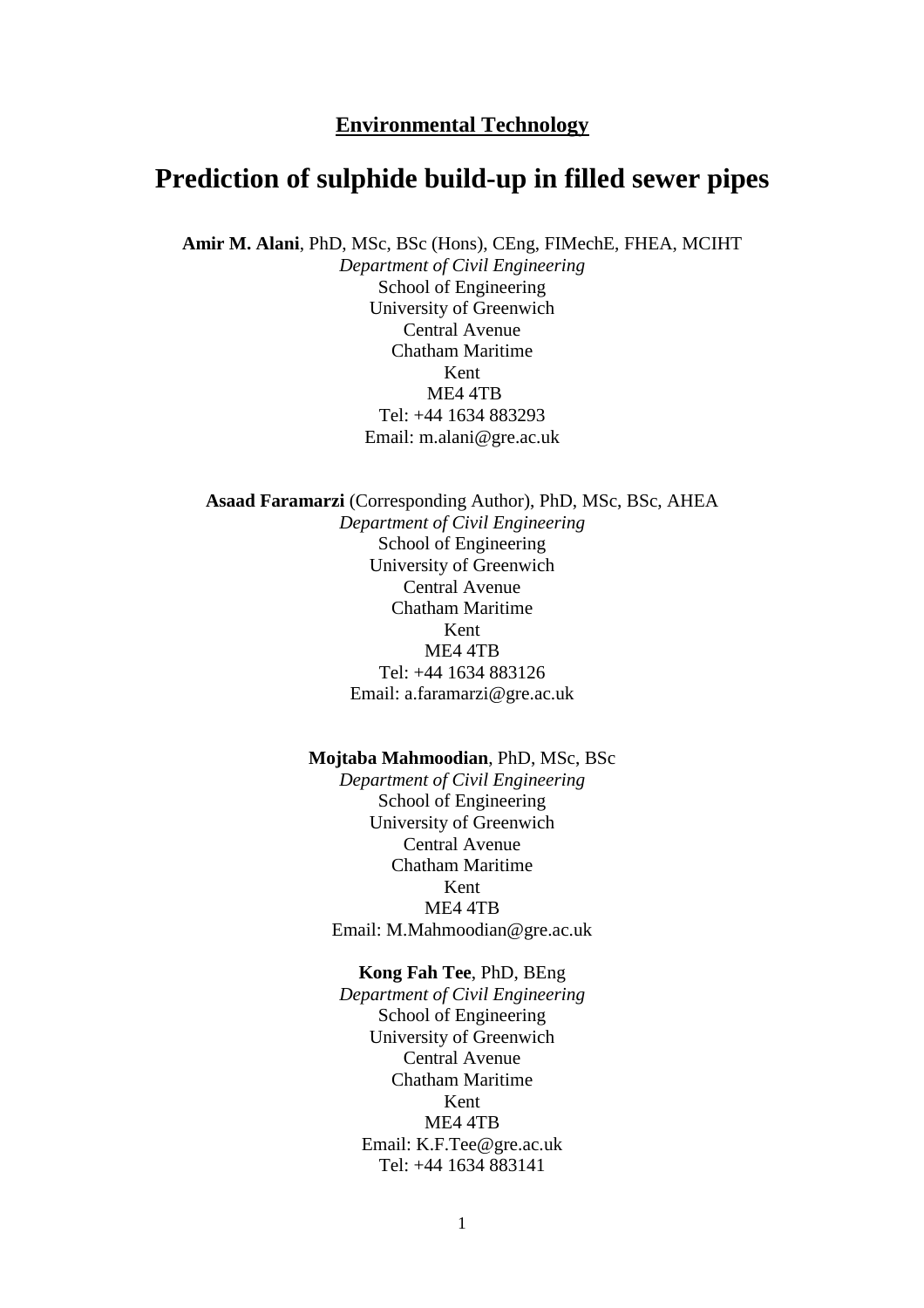## **Prediction of sulphide build-up in filled sewer pipes**

#### **Amir M. Alani; Asaad Faramarzi; Mojtaba Mahmoodian; Kong Fah Tee**

Department of Civil Engineering, School of Engineering, University of Greenwich

#### **ABSTRACT**

Millions of dollars are being spent worldwide on the repair and maintenance of sewer networks and wastewater treatment plants. The production and emission of hydrogen sulphide has been identified as a major cause of corrosion and odour problems in sewer networks. Accurate prediction of sulphide build-up in a sewer system helps engineers and asset managers to appropriately formulate strategies for optimal sewer management and reliability analysis. This paper presents a novel methodology to model and predict the sulphide build-up for steady state condition in filled sewer pipes. The proposed model is developed using a novel data-driven technique called evolutionary polynomial regression (EPR) and it involves the most effective parameters in the sulphide build-up problem. EPR is a hybrid technique, combining genetic algorithm (GA) and least square (LS). It is shown that the proposed model can provide a better prediction for the sulphide build-up compared with conventional models.

#### **KEYWORDS**

Hydrogen sulphide; Sewer pipe; Sulphide build-up; Evolutionary polynomial regression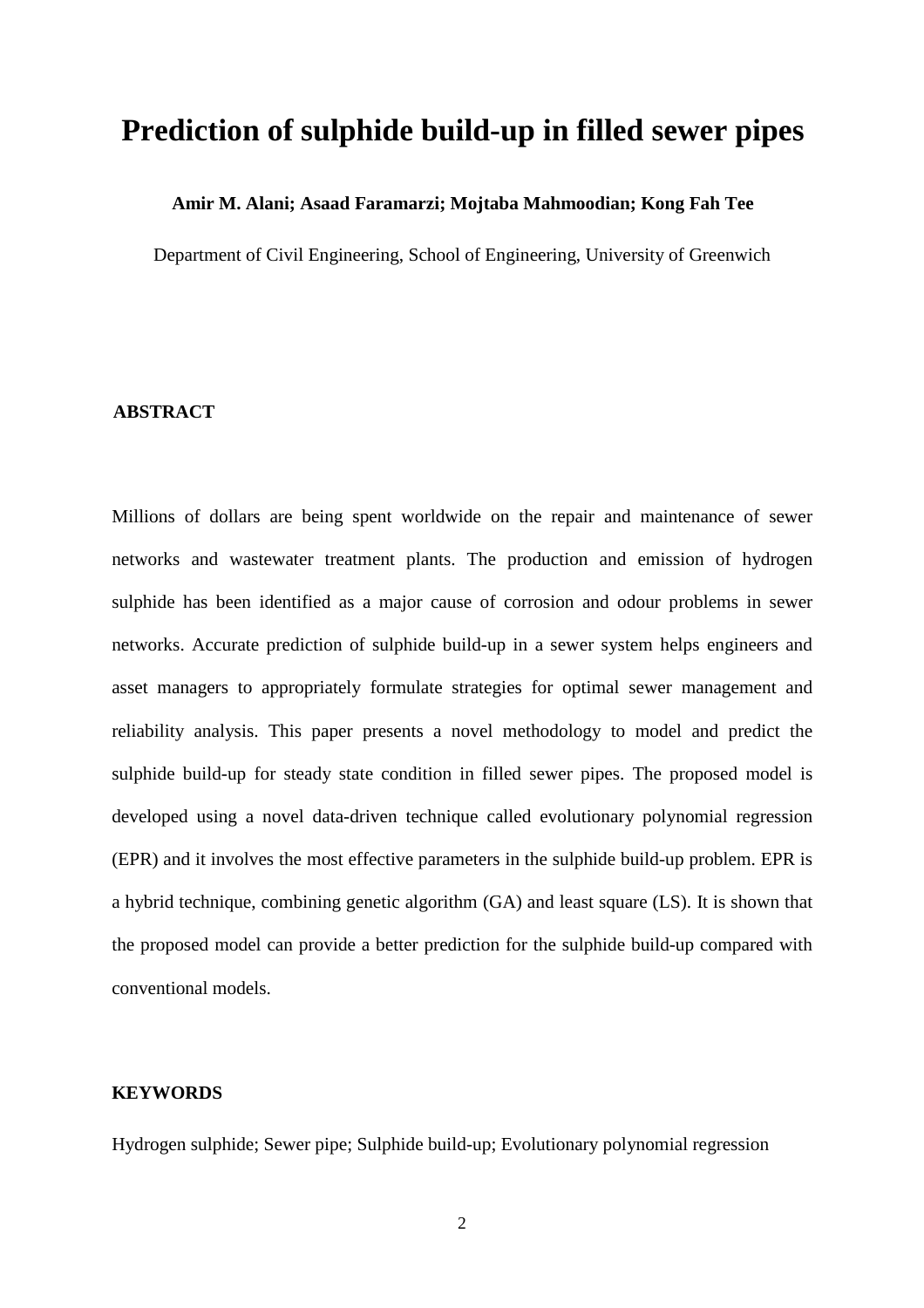#### **1 Introduction**

Sulphide build-up is one of the major problems occurring in wastewater systems. The production and emission of sulphide is the main cause of corrosion and noxious odours in sewer systems [1, 2]. It is known that the degradation of sewer systems can be primarily attributed to corrosion induced by biogenic sulphuric acid attack, which causes severe structural deterioration and ultimate structural collapse [3-7]. There are many cases in which sewer pipes designed to last 50 to 100 years have failed due to hydrogen sulphide  $(H_2S)$ corrosion after only 10 to 20 years of service life. Such problems are rarely brought to the attention of the public until a catastrophic failure occurs. Prediction of sulphide build-up in sewer systems would greatly benefit the development of appropriate strategies for controlling sulphide formation or H2S emissions. Accurate prediction of sulphide formation during both the design phase and operation of sewers is important for planning engineering measures to mitigate the sulphide related problems.

Since 1959, several steady-state empirical equations for prediction of sulphide build-up have been developed [8-10]. Although these models have been used as the basis for many studies in recent decades, there have been debates about accuracy and consistency of the models [11, 12]. Holder [11] noted that neither Pomeroy [8] equation nor Thistlethwayte's [9] equation is adequate for sulphide build-up prediction. He stated that, together with the intrinsic capacity of the slimes to convert sulphate to sulphide, the effects caused by mass transfer resistances in both the slime phase and the liquid should be taken into consideration in the development of improved predictive equations. The model by Boon & Lister [10] also does not consider stream velocity, which has been criticised by other researchers [13]. Recent studies focus on the dynamic change occurring in sewer systems [12, 14-15]. In dynamic analysis, the concentration of sulphide is predicted as a function of location with temporal variations.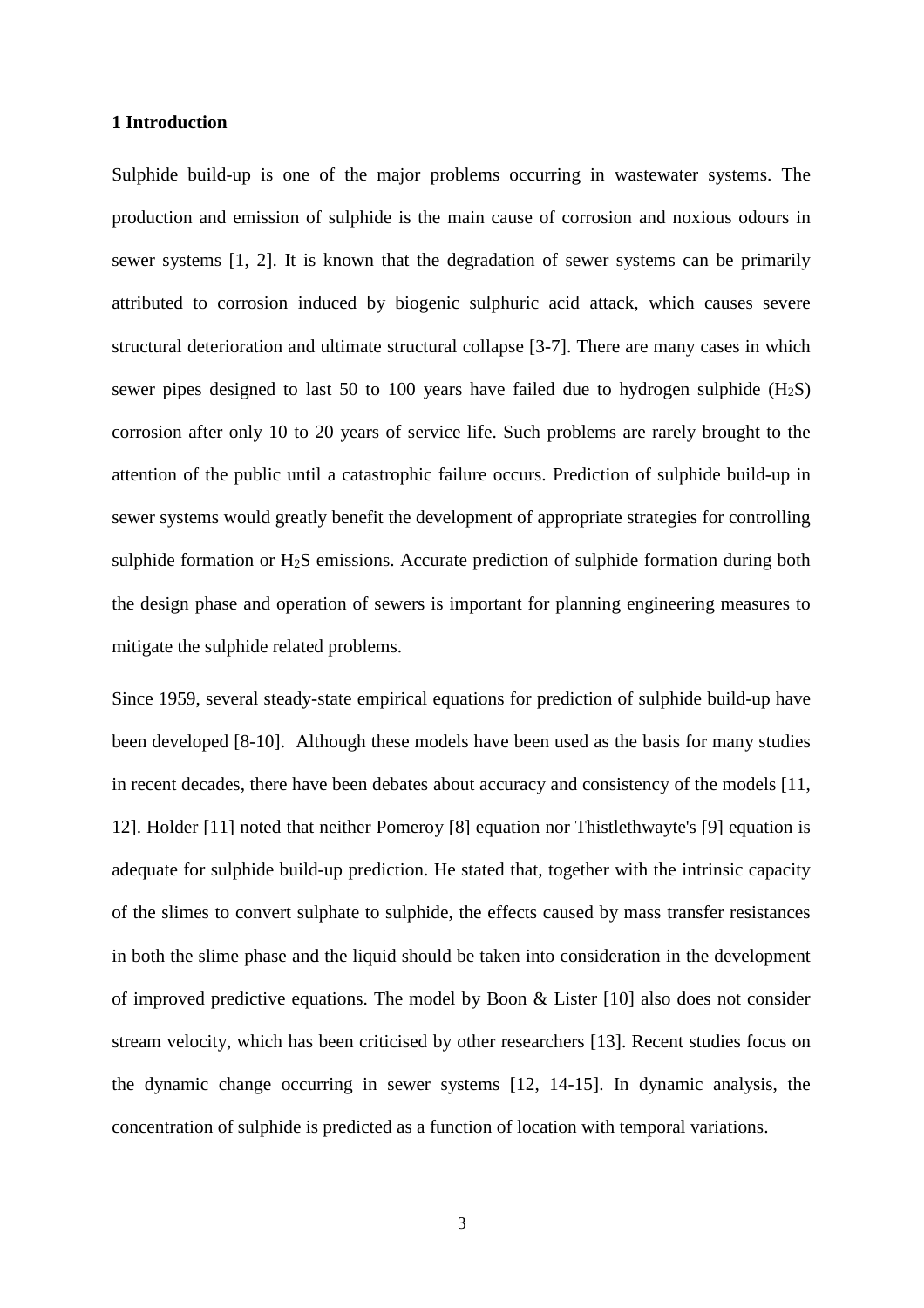In the present study a novel approach called evolutionary polynomial regression (EPR) is used to develop a model to predict the sulphide generation in filled sewer pipes. EPR introduces a new unified, clear and physically plausible framework in which different aspects of a system can be directly captured from experimental data and represented in the form of mathematical expressions. The developed models are capable of satisfactorily explaining the physics of the problem. The proposed model in this paper will be compared with existing conventional models to prove accuracy and reliability.

#### **2 Formation of sulphide in sewer systems**

Most sulphide in sewers is formed by bacteria thriving in a matrix of filamentous microbes and gelatinous material coating the inner submerged walls of wastewater pipes that is often referred to as the slime layer. Oxygen cannot normally penetrate this layer, leading to the formation of an inert anaerobic zone next to the pipe wall [16]. Insufficient ventilation of sewer pipes leads to the accumulation of hydrogen sulphide in the atmosphere on the pipe walls. The bacteria producing sulphide are strict anaerobes and, consequently, live beneath the water surface [17]. The bacteria may also thrive in sludge and grit deposits found along the bottom of pipes. The formation of sulphide compounds depends on the presence of components in the sewer that contain sulphur. Sulphate, generally abundant in wastewater, is usually the common sulphur source, although other forms of sulphur, such as organic sulphur from animal wastes, can also be reduced to sulphide [18-21]. The dissolved organic material prevalent in the wastewater provides an ample food supply for the bacteria to flourish. The reduction of sulphate in the presence of waste organic matter in a wastewater collection system can be described as follows [22, 23]: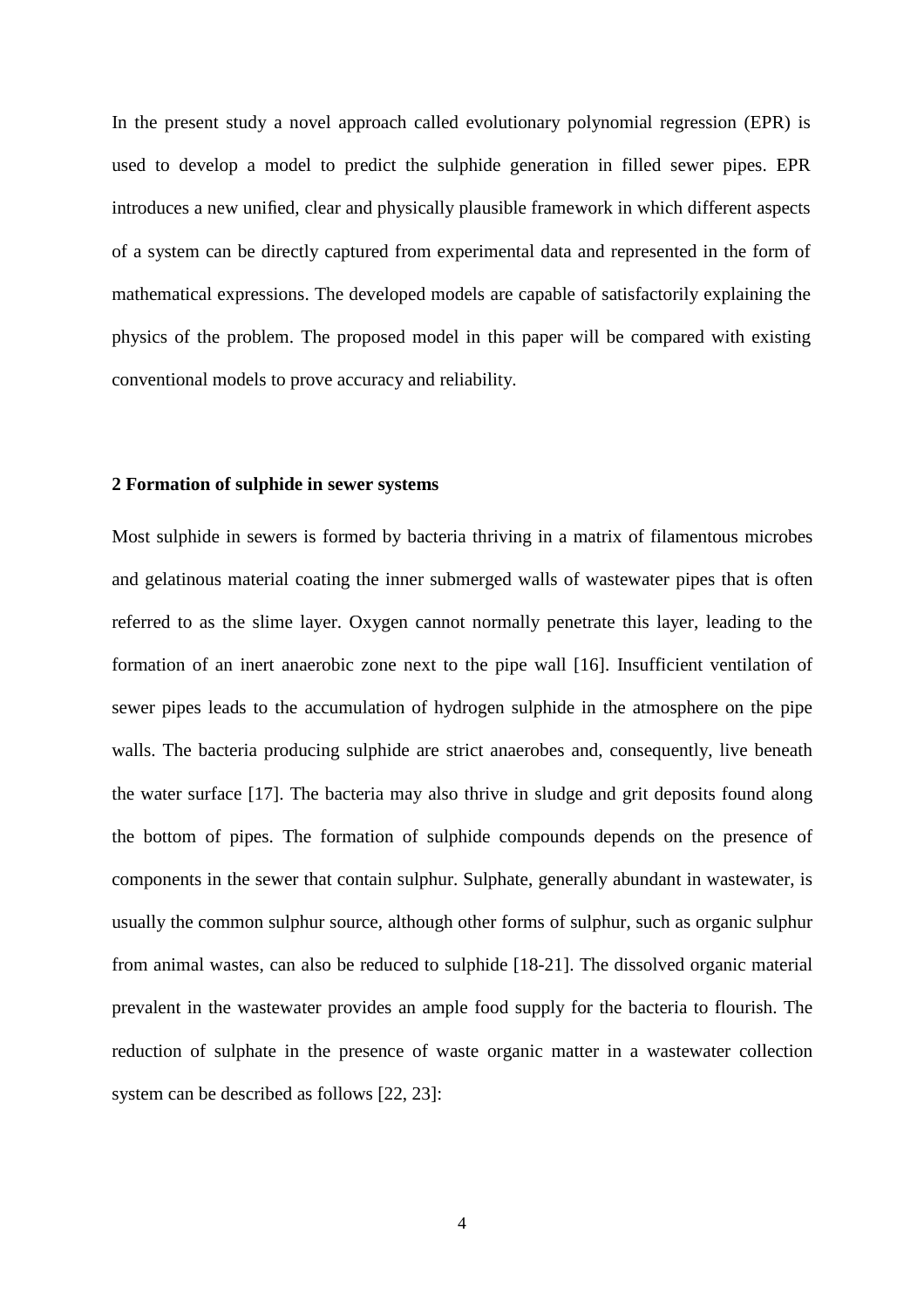$$
SO_4^{2-}
$$
 + organic matter + H<sub>2</sub>O  $\rightarrow$ 2HCO<sub>3</sub><sup>-</sup> +H<sub>2</sub>S (1)

#### Bacteria

If concentrations of sulphate and dissolved organic material in the wastewater are high and if these materials are able to penetrate the solids deposits, then large amounts of sulphides can be produced. Once sulphides are produced in the wastewater as a result of sulphate reduction, H2S gas will be released into the atmosphere [22-25]. In pressure mains (i.e., filled pipes) where the detention times are longer than, say, 10 minutes, there can be considerable sulphide build-up [22]. When the pump begins to operate, the heavy sulphide concentration is discharged, usually into a gravity sewer, where serious corrosion can take place if acid susceptible materials are used for the pipeline. These sources of deterioration are often disregarded by engineers when designing pumping stations and pressure mains. In some cases, it is difficult or not cost effective to design a sewer pipeline system that will be free of sulphide problems. It is then useful to know what levels of sulphide can be expected. The major determining factors for sulphide build-up are as follows [26, 27]:

- 1. The most fundamental quantity appearing explicitly or implicitly in these equations is the sulphide flux from the slime layer into the stream, expressed as grams of sulphide per square metre-hour (g/m<sup>2</sup>-hr). Therefore hydraulic radius (which is represented by  $\frac{1}{4}D$  for a circular cross section pipe) affects the rate of sulphide build-up.
- 2. The rate changes with temperature. While the chemical reaction presented in Equation (1) is accelerated in higher temperatures, the rate of sulphide build-up increases with increase of temperature.
- 3. The concentrations of organic nutrients and of sulphate. The rate of sulphide build-up can be limited by a scarcity of either sulphate or organic matter. Since both are consumed in the biological reactions that produce sulphide, they are required in a certain ratio. If there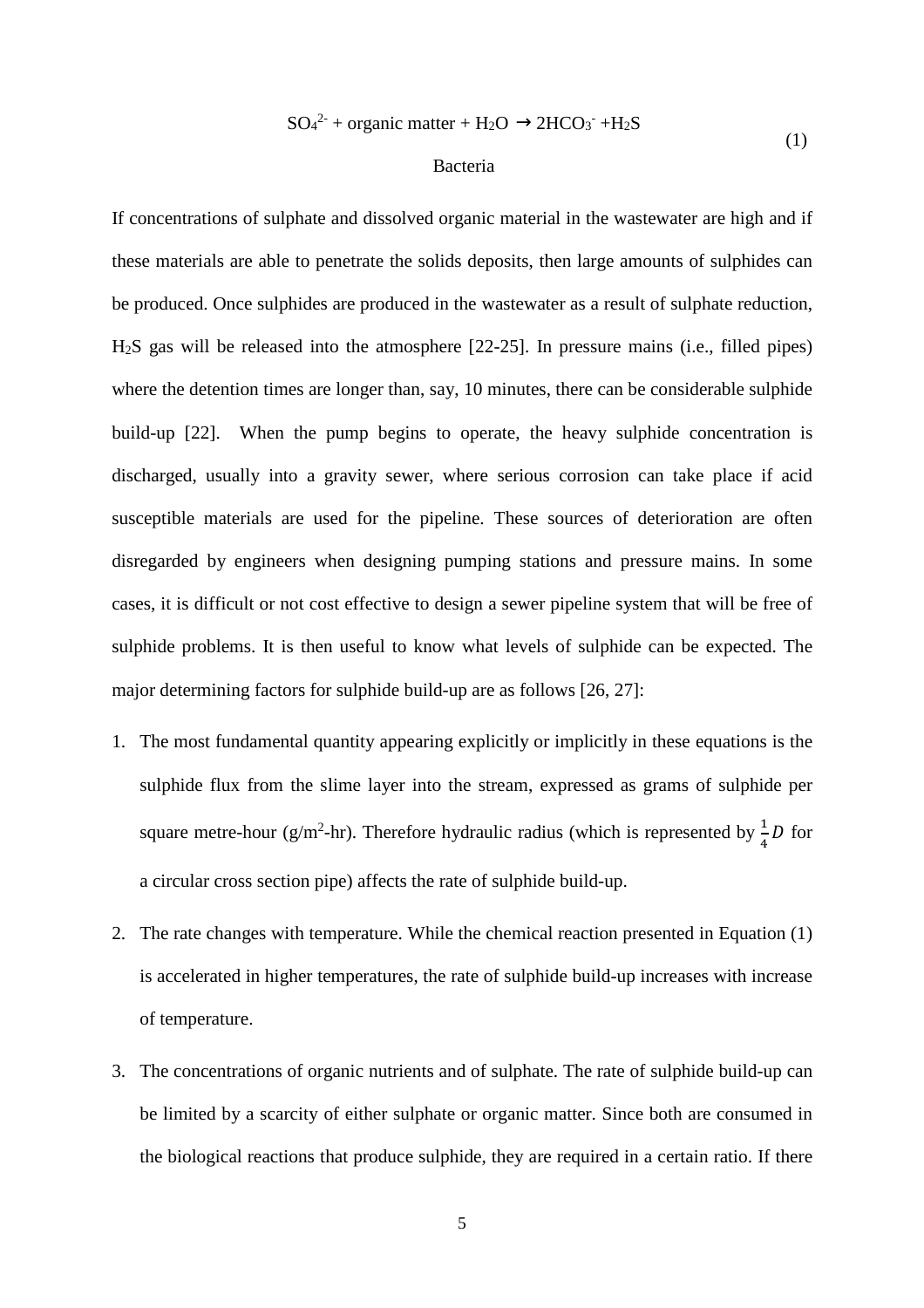is an excess of organic nutrients, then the rate is limited by the amount of sulphate and if there is an excess of sulphate it is limited by the amount of organic nutrients. The organic nutrients for sulphide generation are proportional to the chemical oxygen demand (COD).

4. (a) The stream velocity. At low velocity, solids may settle and move slowly and intermittently along the bottom. The loosely deposited solids quickly become depleted of oxygen, and sulphide generation proceeds until the depletion of sulphate or organic nutrients. Higher velocities increase oxygen absorption into the stream, increase the rate of oxygen transfer to the slime layer, and shorten the time that the sewage spends in transit, all of which lead to lower sulphide concentrations.

(b) On the other hand, at low velocities, and especially if the sewage is intermittently stationary, nutrients may become depleted in the water adjacent to the slime layer, thus retarding sulphide generation. An increase of velocity in a completely filled pipe will, up to a point, increase sulphide generation.

Considering the major determining factors for sulphide build-up, an equation could be written that would express the rate of sulphide build-up as a function of the involving factors (i.e., pipe diameter, temperature, chemical oxygen demand (COD) and stream velocity). Three well-known equations have already been proposed for the forecasting of sulphide build-up in filled pipes [8-10]. However in the current study a novel and recent data-driven technique, evolutionary polynomial regression (EPR), is used to present a better and more reliable equation for sulphide build-up prediction. It is shown that the developed model is able to learn the complex relationship between the sulphide build-up problem and its contributing factors in the form of a function with a high level of accuracy. The developed model in this study will be compared with the existing conventional models to forecast sulphide build-up in sewer pipes.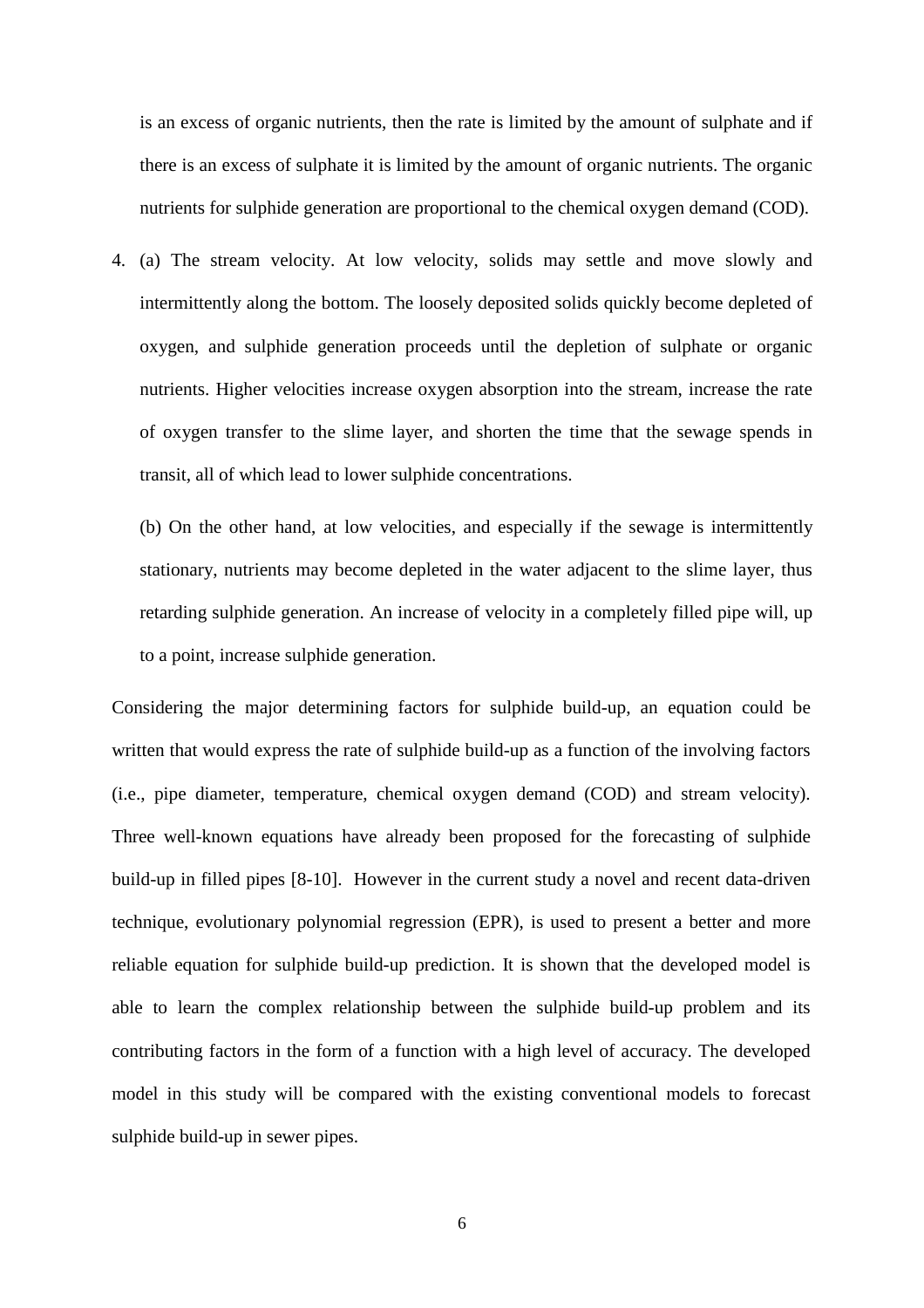#### **3 Evolutionary polynomial regression (EPR) method**

The use of data-driven techniques and in particular those based on artificial intelligence (AI) in modelling of engineering phenomena have drawn much attention from the scientific and research community in the past few decades. Several classes of the AI-based data-driven approaches such as artificial neural network (ANN), genetic programming (GP), and their variants such as GABNN, LGP, and MSGP have been used to model various engineering problems. Among these a recently developed technique called evolutionary polynomial regression (EPR) is proven to be capable of learning complex non-linear relationships from a large set of data, and it has many desirable features for engineering applications. The EPR technique has been successfully applied to modelling a wide range of complex engineering problems including stability of slopes; liquefaction of soils; landslide risk management; material modelling and many other applications in Civil and Mechanical engineering [28-33]. EPR is a hybrid data driven technique based on the integration of genetic algorithm (GA) and least square (LS) to create true or pseudo-polynomial models from observed data. A typical formulation of EPR can be expressed in the following equation [34]:

$$
y = \sum_{j=1}^{m} F(\mathbf{X}, f(\mathbf{X}), a_j) + a_0
$$
 (2)

In this equation, y is the estimated output of the system;  $a_j$  is a constant value; F is a function constructed by process;  $X$  is the matrix of input variables;  $f$  is a function defined by user; and m is the number of terms of expression excluding the bias term  $a_0$ . The general functional structure represented by  $F(\mathbf{X}, f(\mathbf{X}), a_j)$  is constructed from elementary functions by EPR using genetic algorithm (GA). The function of GA is to select the useful input vectors from  $X$ to be combined together. The building blocks (elements) of the structure of  $F$  are defined by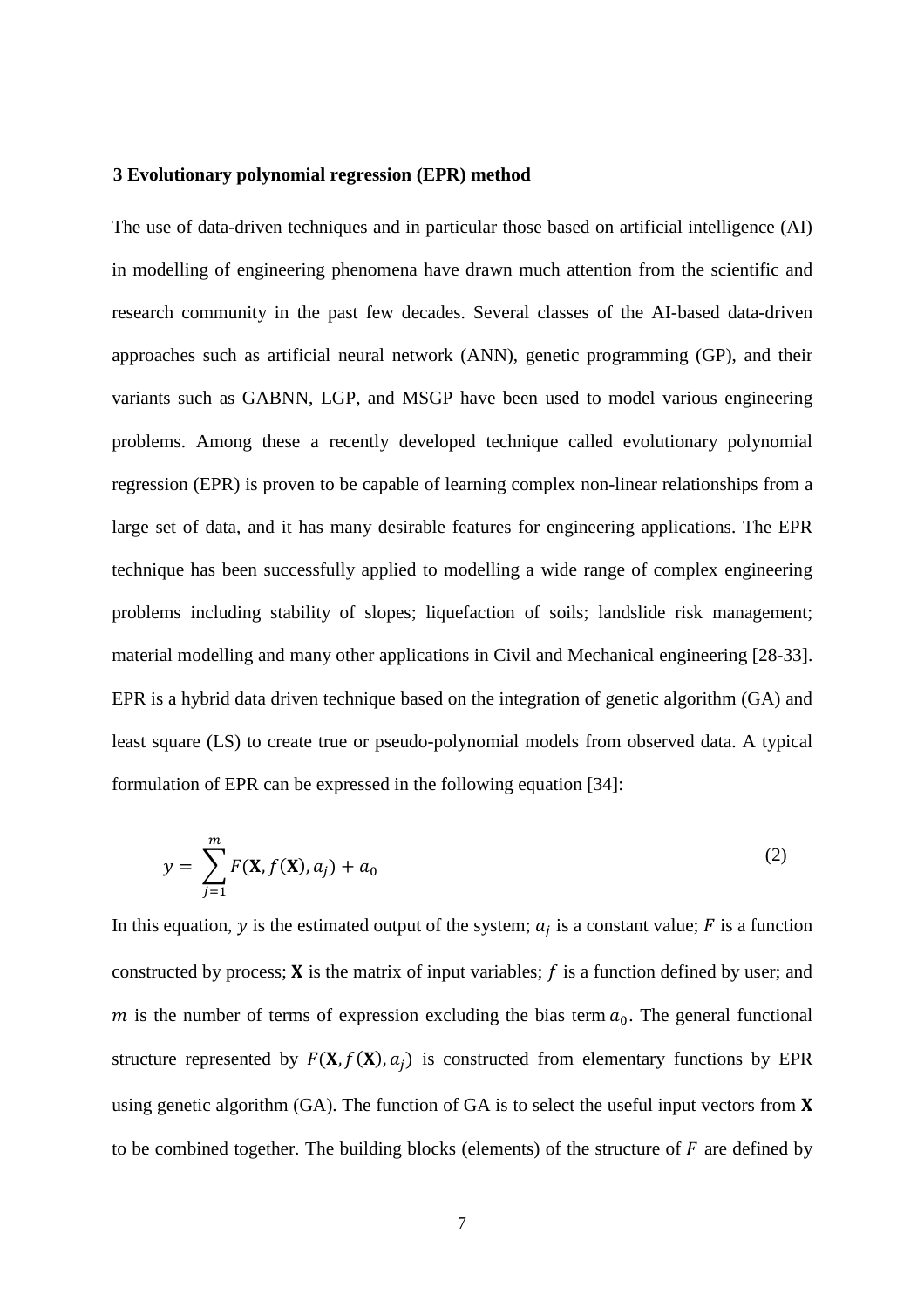the user based on understanding of the physical process. While the selection of feasible structures to be combined is done through an evolutionary process, the parameters  $a_j$  are estimated by the least square method.

The modelling process of EPR starts by evolving equations. As the number of evolutions increases, EPR gradually picks up the different contributing parameters to form equations representing the system being studied. Accuracy of the developed models is measured at each stage using the coefficient of determination (CD):

$$
CD = 1 - \frac{\sum_{N} (Y_a - Y_p)^2}{\sum_{N} (Y_a - \frac{1}{N} \sum_{N} Y_a)^2}
$$
\n(3)

where  $Y_a$  is the actual input value;  $Y_p$  is the EPR predicted value and N is the number of data points on which the CD is computed. If the model fitness is not acceptable or other termination criteria (e.g., maximum number of generation and maximum number of terms) are not satisfied, the current model should go through another evolution in order to obtain a new model [34].

In order to provide the best symbolic model(s) of the system being studied to the users, EPR is facilitated with different objective functions to optimise. The original EPR methodology used only one objective (i.e., the accuracy of data fitting) to explore the space of solutions while penalising complex model structures using some penalisation strategies [34]. However the single-objective EPR methodology showed some shortcomings, and therefore the multiobjective genetic algorithm (MOGA) strategy has been added to EPR [35]. The multiobjective EPR optimises two or three objective functions in which one of them will control the fitness of the models, while at least one objective function controls the complexity of the models. The multi-objective strategy returns a trade-off surface (or line) of complexity versus fitness which allows the user to achieve a lot of purposes of the modelling approach to the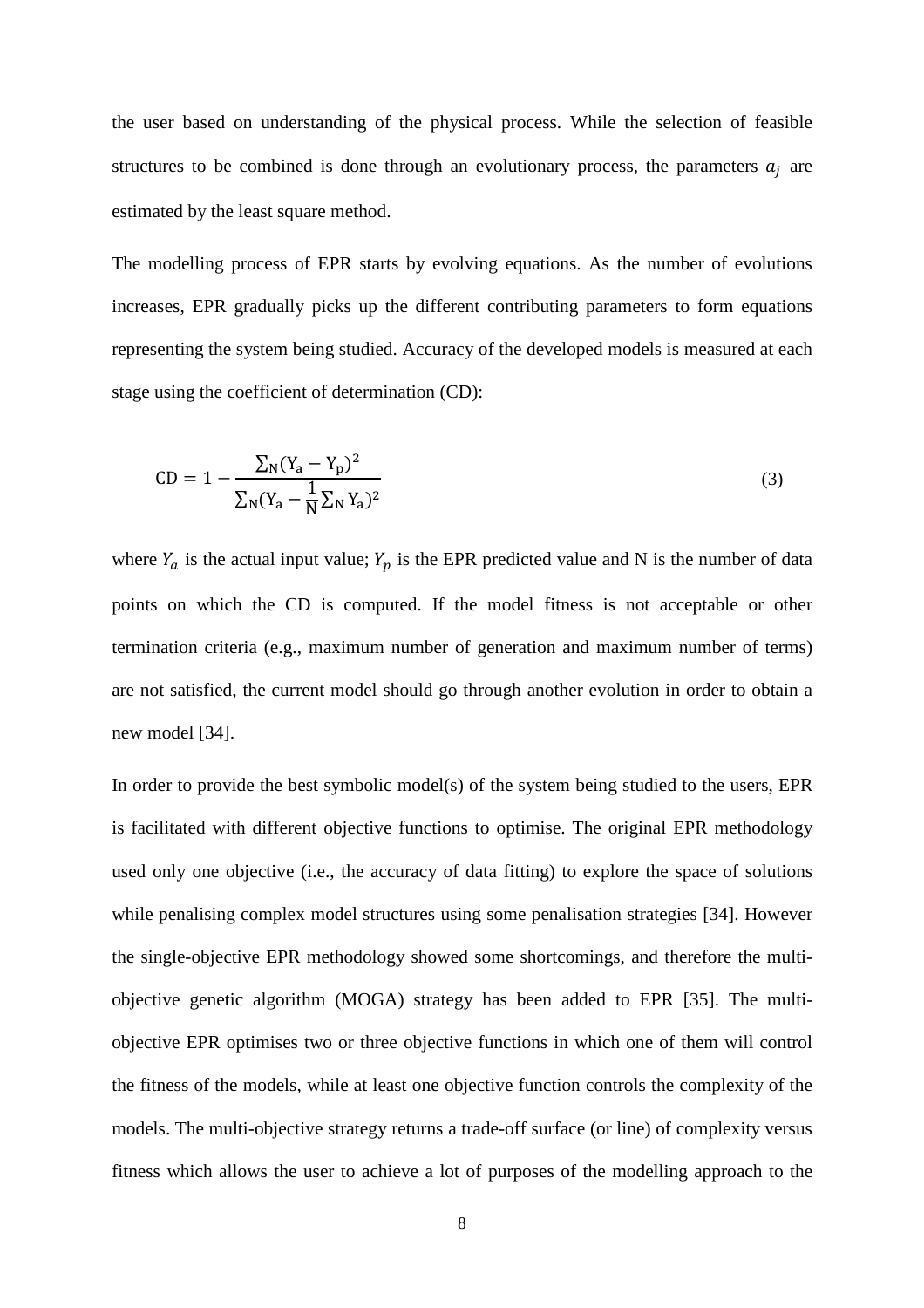phenomenon studied (Giustolisi & Savic 2009) . In this study the multi-objective EPR is used to develop the EPR-based models. Further details of the EPR technique can be found in [34- 39].

#### **4 Modelling sulphide build-up in filled pipes**

Several empirical models for prediction of sulphide build-up have been proposed by research studies for filled sewers. Three models have been referred to by literature as well established sulphide build-up models for steady state condition in filled pipes [11, 12, 24]. The models are presented in Table 1.

In these models D represents diameter of pipe  $(m)$ , T is temperature of the sewage  $(^{0}C)$ , r is hydraulic radius (m), [BOD] is concentration of biological oxygen demand (mg/lit) and [COD] is concentration of chemical oxygen demand (mg/lit). These models have taken into consideration several factors influencing sulphide production within filled sewers. While Thistlethwayte's equation includes the stream velocity of the sewage and the sulphate concentration in the sewage, the equations developed by Pomeroy [8] and by Boon and Lister [10] do not take into account the effect of these parameters. Boon and Lister developed their equation by switching COD for BOD in order to achieve a model with better accuracy. The value of the coefficient in their equation also was reduced accordingly compared with the equation developed by Pomeroy [8]. The empirical nature of the equations and the difficulty in comparing the prediction capability between the equations has been previously commented upon by Holder [40]. After considering all the three models, Pomeroy [8] noted that more information is needed on the effect of the stream velocity. Holder and Hauser [13] also concluded that further research is required to properly delineate the effect of flow velocity on sulphide production rate. Recent works on sulphide build-up in sewer systems focus on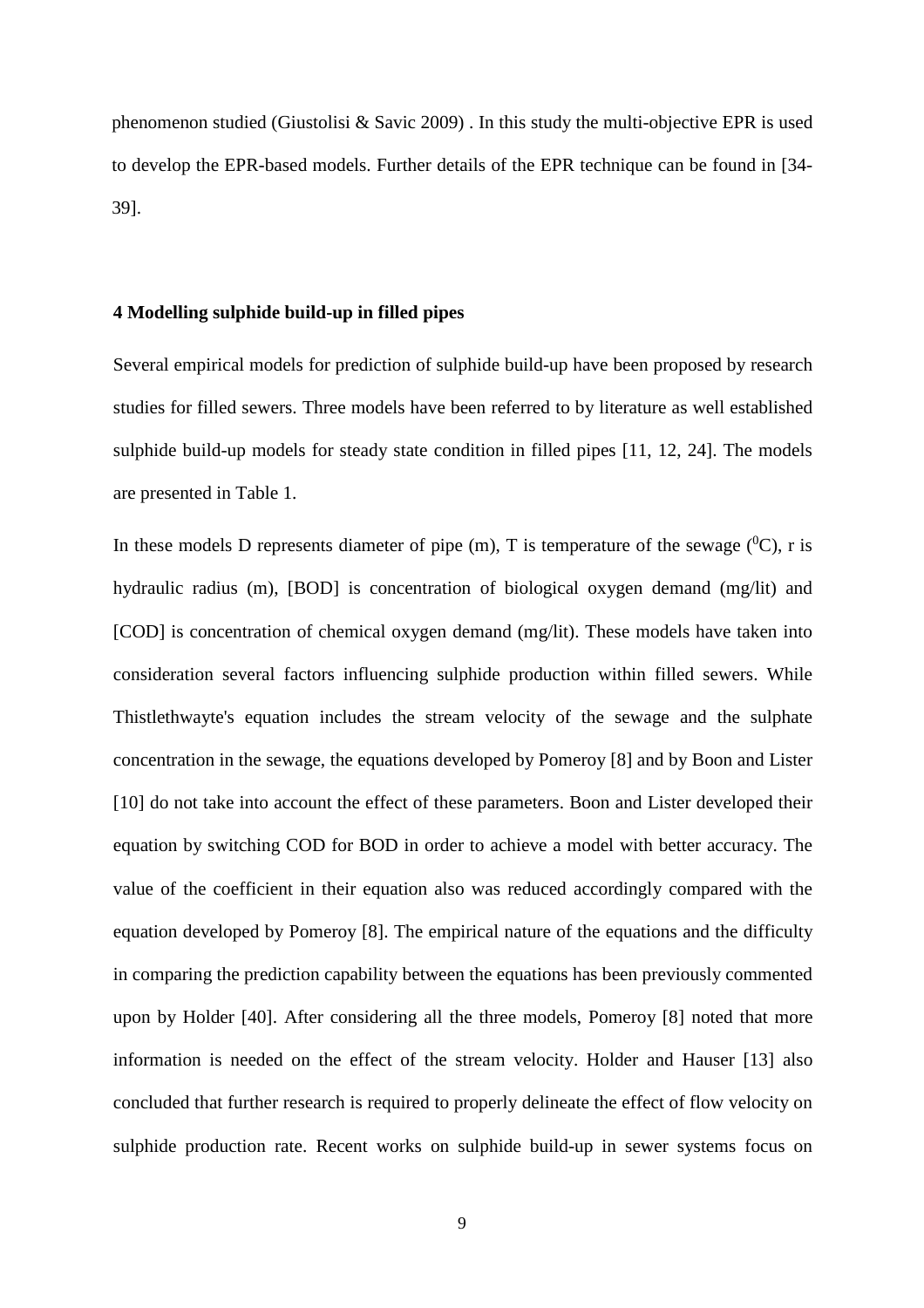dynamics and dynamic modelling of H2S production [12]. Dynamic modelling of sewer systems is necessary when dealing with certain sulphide control strategies such as injection of chemicals (nitrate, oxygen or metal ions) to either prevent sulphide formation or to remove sulphide from sewage once formed [41, 42]. However, in most applications of sewer models including the wastewater aerobic/anaerobic transformations in sewers (WATS), models have generally been limited to sewer systems under steady-state conditions [12, 15, 43].

The data used in this study for modelling sulphide build-up in filled pipes includes all the data reported in [8, 10, 44]. Boon and Lister [10] selected a rising main with 22.86 cm diameter and 914 m length which conveyed sewage from a residential area. Sewage is pumped through a total height of 28m from the bottom of the sump to the top of the main, where it is discharged into a manhole and gravitates down a sewer. The data that they used to present their model included 28 measurements from this rising main. Data presented by Pomeroy [8] included 51 measurements taken from different sewer systems in industrial countries such as the USA, Australia and Germany. Their data was taken from sewers with a variety of pipe diameters and lengths. Delgado's research [44] on sulphide build-up in Spain also produced 12 measurements from a sewer system in steady state condition.

Usually in data mining techniques based on artificial intelligence such as neural network, genetic programming and EPR, the data is divided into two independent training and validation sets. The construction of the model takes place by adaptive learning over the training set and the performance of the constructed model is then appraised using the validation set. In order to select the most robust representation, a statistical analysis was performed on the input and output parameters (Table 2) of the randomly selected training and validation sets. The aim of the analysis was to ensure that the statistical properties of the data in each of the subsets were as close to the others as possible and thus represented the same statistical population. Random combinations of training and testing data sets were chosen and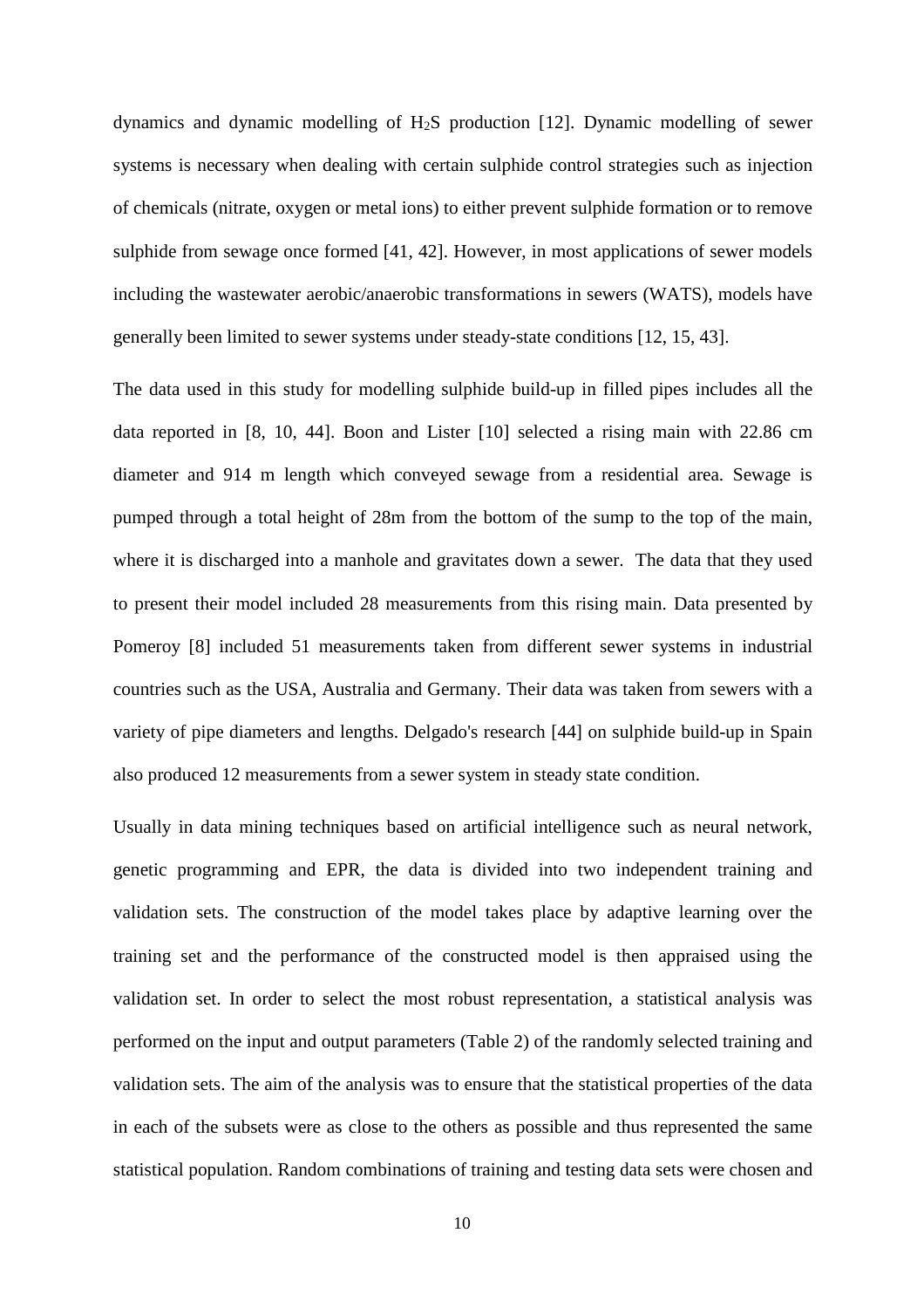the minimum, maximum, mean, and standard deviation were calculated for all the contributing parameters for the training and testing datasets for each case. To avoid extrapolation it was necessary to ensure that all parameters in testing data sets fell between the maximum and minimum values used in training data sets. From these combinations the one with the closest values of standard deviation and mean was chosen to be used in training and testing stages in the EPR model development process. In this way, the most statistically consistent combination was used for construction and validation of the EPR model.

Once the training and validation sets are chosen, the EPR process can start. To develop the EPR models, a number of settings can be adjusted to manage the constructed models in terms of the type of functions, number of terms, range of exponents, etc. [34, 35]. When the EPR starts, the modelling procedure commences by evolving equations. As the number of evolutions increases, EPR gradually learns and picks up the participating parameters in order to form equations. Each proposed model is trained using the training data and tested using the validation data. The level of accuracy at each stage is measured using the CD (Equation 3). Several EPR runs were carried out and the analysis was repeated with various combinations and ranges of exponents, different functions and different numbers of terms in order to obtain the most suitable form for the model. As mentioned earlier the MOGA-EPR returns a tradeoff curve of the model complexity versus accuracy which allows the user to select the most suitable model based on his/her judgement and knowledge of the problem. The results of the EPR were analysed based on the simplicity of the models and the CD values of both training and testing datasets. After analysis of different alternative models the following expression (Equation 4) was found to be the most robust model for the sulphide build-up.

$$
\frac{d[S]}{dt} = 0.0135[COD]^{0.5}T^{0.5}D^{-1}u^{0.5}
$$
\n(4)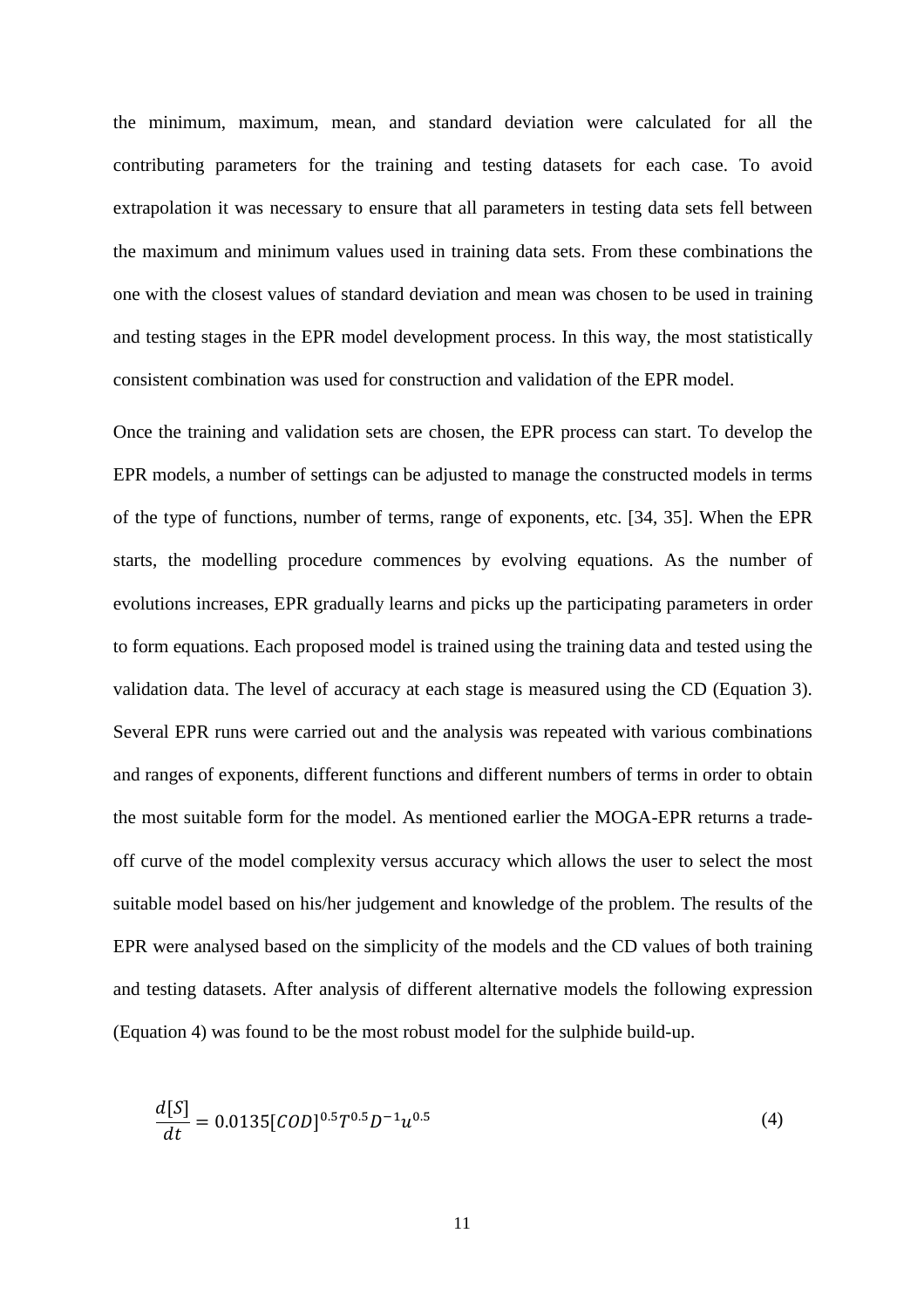Where  $\frac{d[S]}{dt}$  is sulphide build-up rate (mg/l-hr), [COD] is chemical oxygen demand concentration (mg/l), *T* is sewage temperature  $({}^{0}C)$ , *D* is internal diameter of the pipe (m) and  *is the velocity of the stream (m/sec).* 

The comparison between observed sulphide and predicted sulphide using Equation 4 for training and validation data are presented in Figures 1 and 2 respectively. A very good agreement between observed and predicted sulphide can be concluded from these figures. Figure 3 also illustrates the comparison between the model presented in this study by using the EPR model and the previous models presented by other researchers. Coefficient of determination (CD) obtained for the presented model is 84% while for the other models it is considerably less.

To investigate the effect of each parameter on the amount of sulphide build-up, a parametric sensitivity analysis is carried out. For this sensitivity analysis, the amount of sulphide buildup rate is calculated by changing the value for each parameter from its minimum to its maximum value while the values for other parameters are kept at their mean rate. Figures 4 to 8 show how variation of each parameter affects the rate of sulphide build-up. It can be seen that increase in [COD], temperature, detention time and stream velocity will increase the amount of sulphide production, while increase in sewer diameter will result in less sulphide production. For example when COD concentration increases from 100 to 1200 mg/l, sulphide production rate increases from 0.7 to 2.5 mg/l-hr. The increase in sulphide build-up as a result of temperature rise is less significant compared with [COD]. As illustrated in Figure 5, when temperature increases from  $15^{\circ}$ C to about  $30^{\circ}$ C, the sulphide build-up rate increases from 1.4 to 2 mg/l-hr. The changes in sulphide build-up rate due to changes of the stream velocity are more notable. Figure 6 shows that sulphide build-up rate increases to up to 3.2 mg/l-hr while the stream velocity changes from 0 to 1.32 m/s. The sulphide build-up predicted by Pomeroy [8] and Boon and Lister [10] does not change when the stream velocity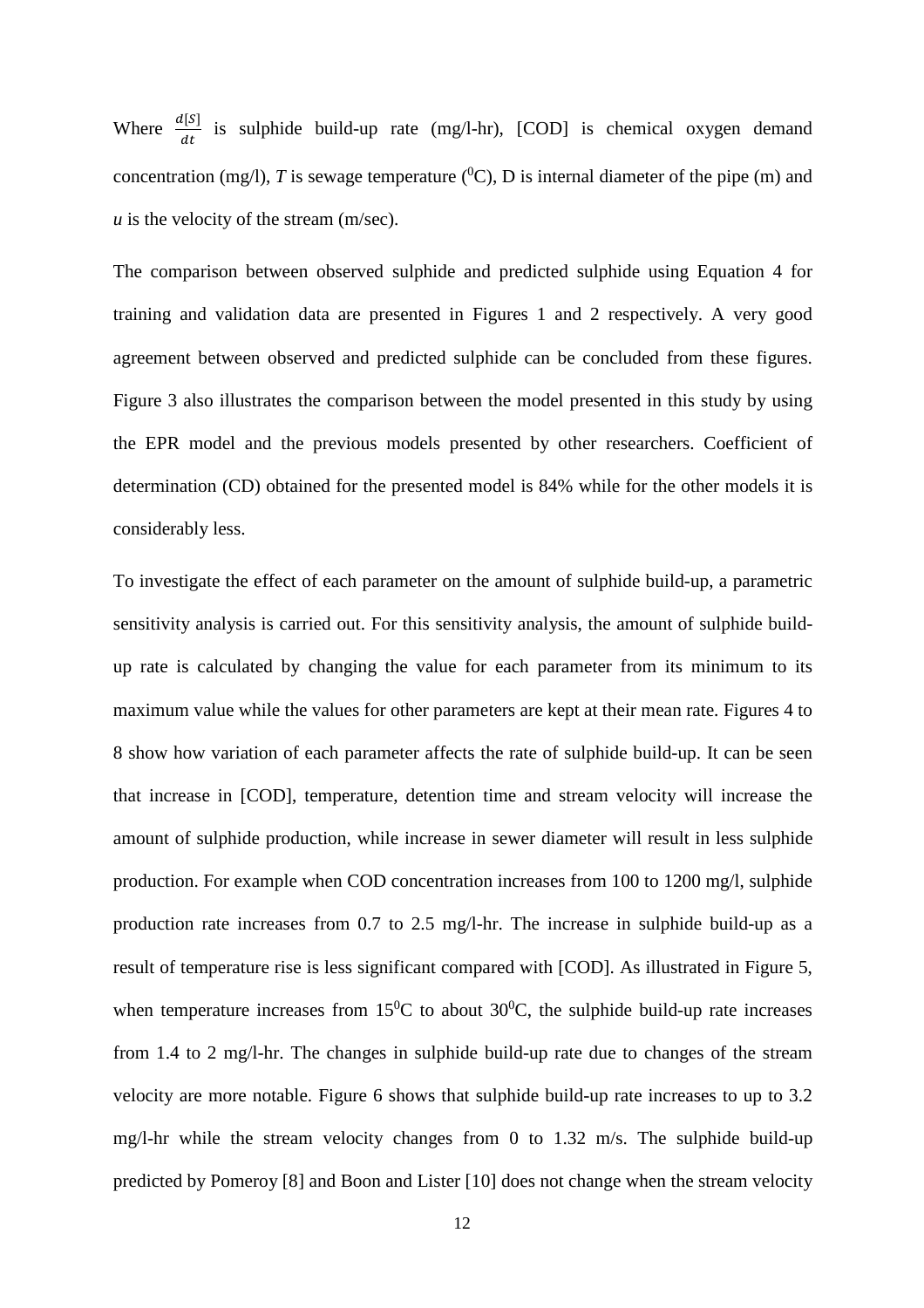is increasing. That is because their equations (Equations No. 1 and No.2 in Table 1) do not involve a parameter that represents the stream velocity. Figure 7 also shows how pipe diameter has an inverse effect on sulphide build-up rate. The figures also show a similar trend for sulphide build-up rate when using other equations. Hence, in general, it can be concluded that the results provided by the presented model in this study are in agreement with the previous studies in the field of sulphide build-up in filled pipes and in steady state condition and moreover the developed model in this study provides better prediction compared with conventional models.

#### **6 Summary and conclusions**

Hydrogen sulphide problems (corrosion and odour) are among the most challenging problems regarding sewer operation and maintenance. Having an accurate model to predict sulphide build-up during the design phase and operation of sewers is very helpful for optimum planning of repair and maintenance strategies in sewer systems. A recently developed method (evolutionary polynomial regression) was used to present a more accurate model for sulphide build-up in steady state condition of filled sewers. It was shown that the proposed model in this study can provide more accurate predictions for sulphide build-up in filled pipes compared with other existing models.

In order to investigate the influence of each contributing parameter on formation of sulphide build-up, a comprehensive sensitivity analysis was carried out. The results showed that while the sulphide build-up grows by increasing [COD], temperature, detention time and/or stream velocity, the sewer diameter has an inverse effect on sulphide build-up.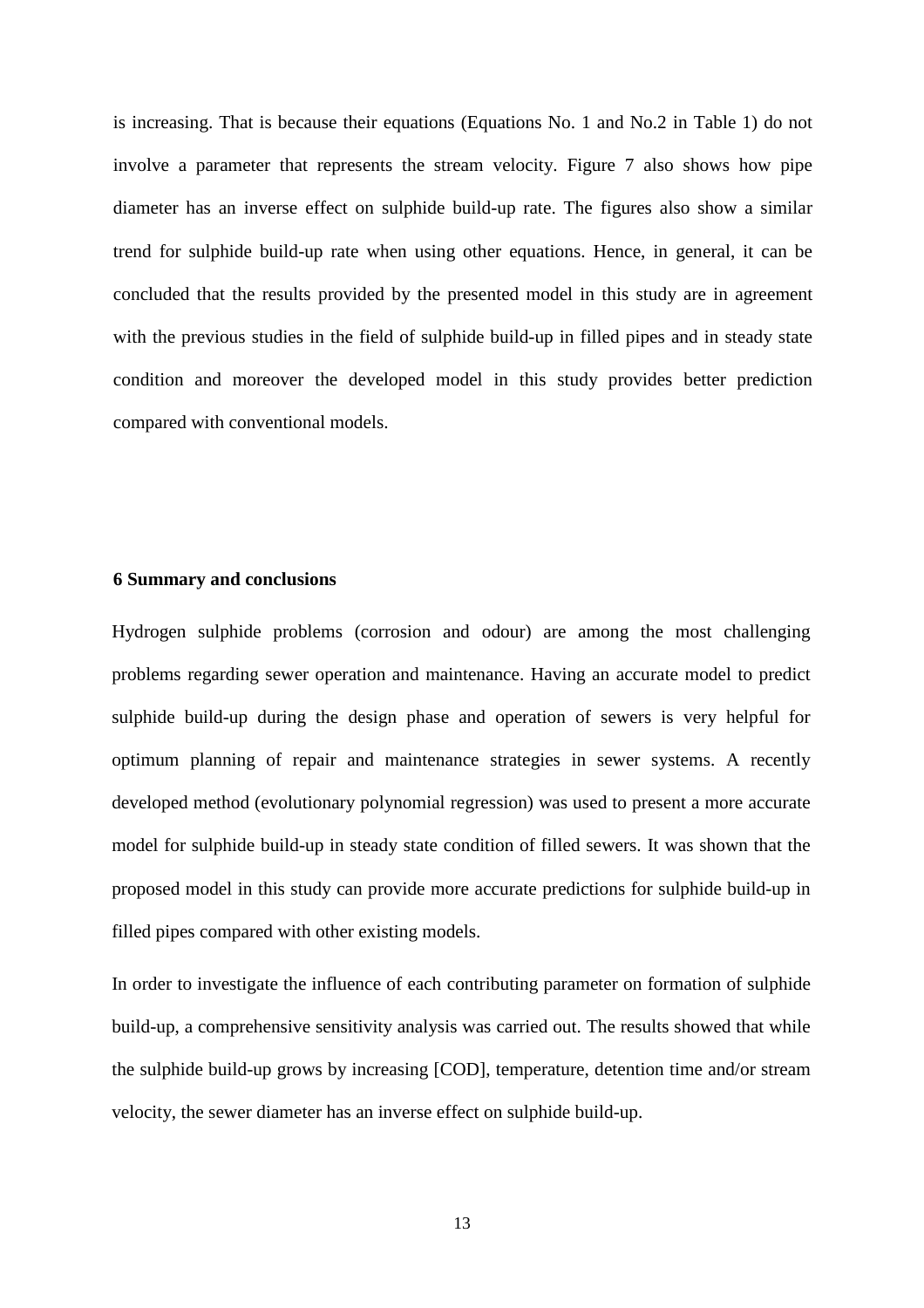An interesting feature of EPR is the possibility of obtaining more than one model for a complex phenomenon. Selecting an appropriate objective function, assuming preselected elements (based on engineering judgement), and working with dimensional information enable refinement of final models. The developed model in this study can be improved as more data become available by re-training of the EPR using additional data. However, it should be noted that the EPR models should not be used for extrapolation, i.e. for new cases where one or more parameters fall outside the range of the parameters used in training, the predicted results should be taken with caution and allowance should be made for the uncertainty. Also, quality of the data could have an effect on the quality of the models. Although EPR has been shown to be effective in developing robust models based on data, the selection of the appropriate models should be based on engineering judgement to avoid selecting inappropriate models that may not conform to the physics of the problem being studied.

#### **Acknowledgements**

This research was funded by a grant from the UK Engineering and Physical Sciences Research Council (EPSRC), grant number EP/1032150/1 (Assessing Current State of Buried Sewer Systems and Their Remaining Safe Life).

#### **REFERENCES**

1- Kouzeli Katsiria A., Kartsonasa N., Priftisa A., 1988, Environmental Technology, 9, 261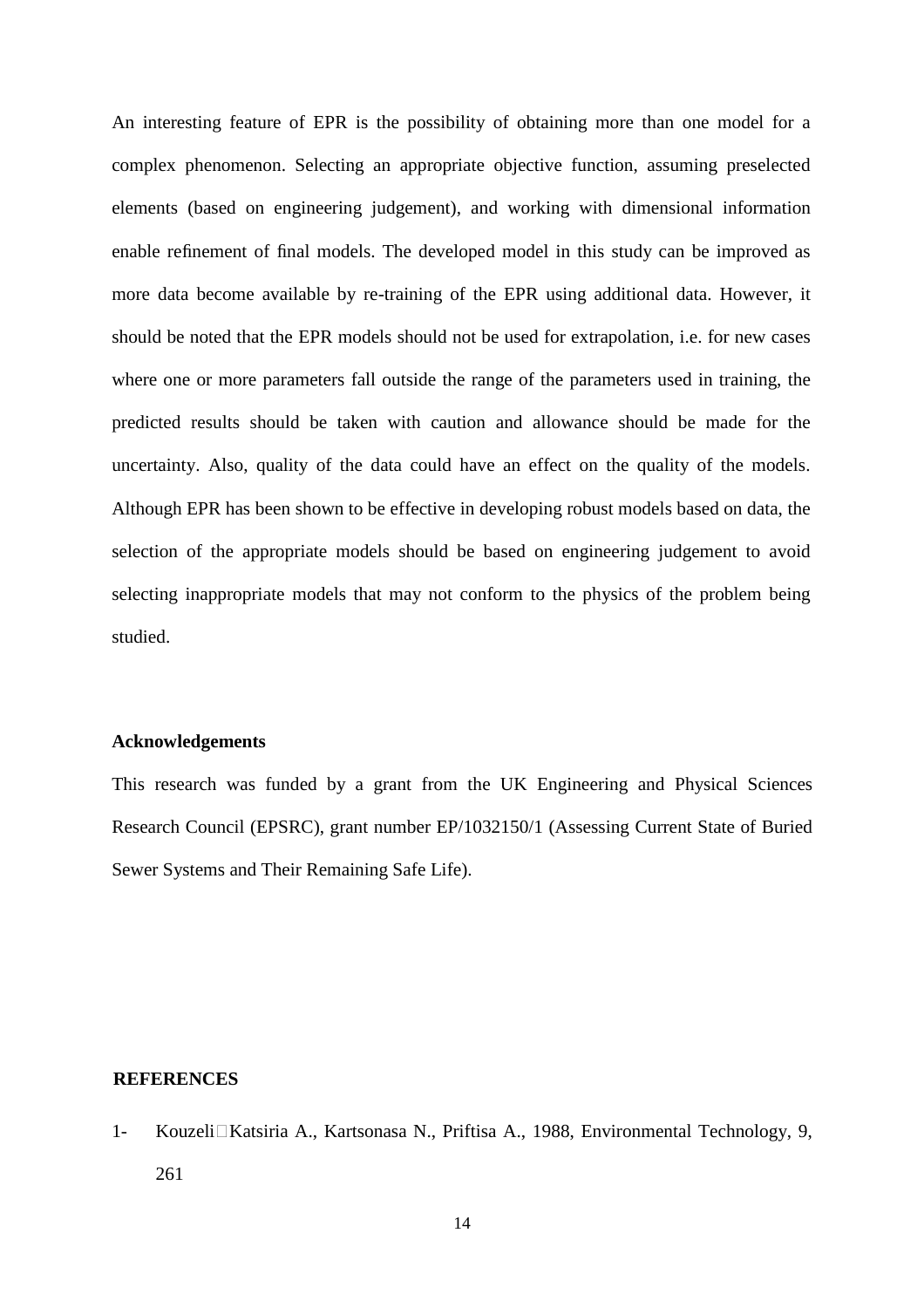- 2- Su L., Zhao Y., 2013, Environmental Technology, 34, 165
- 3- OFWAT (Office of Water Service), 2002, Maintaining Water and Sewerage Systems in England and Wales, Our Proposed Approach for the 2004 Periodic Review, London
- 4- Zhang L., De Schryver P., De Gusseme B., De Muynck W., Boon N., Verstraete W., 2008, Journal of Water Research, 42, 1
- 5- Jensen H.S., Nielsen A.H., Lens P.N.L., Hvitved-Jacobsen T., Vollertsen J., 2009, Environmental Technology, 30, 1291
- 6- DEFRA (Department for Environment Food and Rural Affair), 2012, Waste water treatment in the United Kingdom, Implementation of the European Union Urban Waste Water Treatment Directive – 91/271/EEC
- 7- Recio Oviedo E., Johnson D., Shipley H., 2012, Environmental Technology, 33, 1207
- 8- Pomeroy R.D., 1959, Sewage and Industrial Waste, 31, 1082
- 9- Thistlethwayte D.K.B., 1974, Control of Sulfides in Sewerage Systems, Ann Arbor Science Publishers, MI
- 10- Boon A.G., Lister A.P., 1975, Proceedings of the 1974 Paris Conference of International Association of Water Pollution Research, 7, p. 289
- 11- Holder G.A., 1986, Journal of Environmental Engineering, 112, 199.
- 12- Sharma K.J., Yuan Z., de Haas D., Hamilton G., Corrie S., Keller J., 2008, Water Research, 2527
- 13- Holder G.A., Hauser J., 1987, Journal of Environmental Engineering, 113, 300
- 14- Yongsiri C., Vollertsen J., Rasmussen M., Hvitved-Jacobsen T., 2004, Water Environ. Res., 76, 81
- 15- Nielsen A.H., Lens P., Vollertsen J., Hvitved-Jacobsen T., 2005, Water Res., 39, 2747
- 16- Hvitved-Jacobsen T., 2002, Sewer Processes: Microbial and Chemical Process Engineering of Sewer Networks, CRC PRESS, Washington, DC.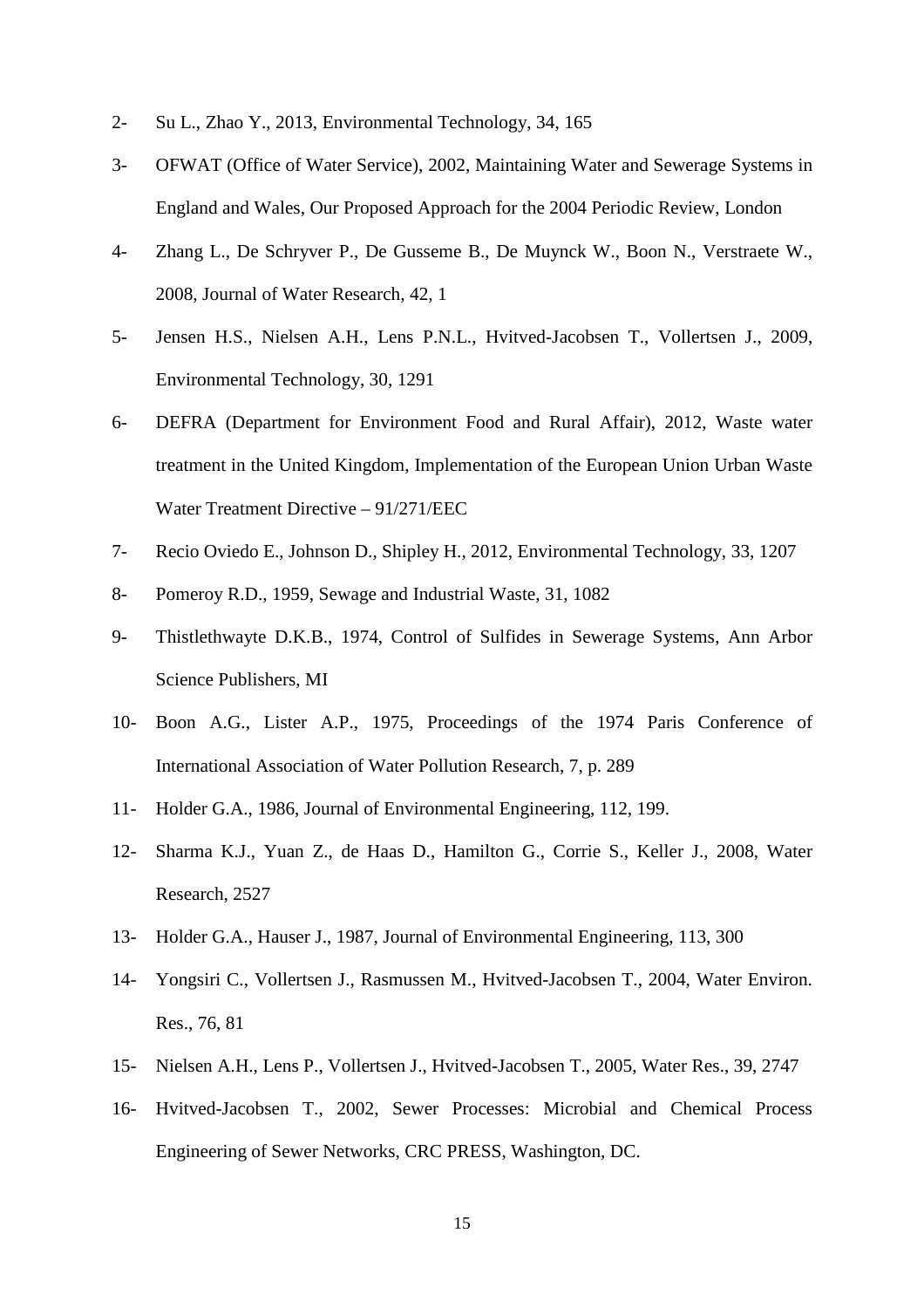- 17- Moussavi G., Naddafi K., Mesdaghinia A., Deshusses M.A., 2007, Environmental Technology, 28, 987
- 18- Clegg S., Forster C.F., Crabtree R.W., 1992, Environmental Technology, 13, 561
- 19- Nielsen A.H., Vollertsen J., Hvitved-Jacobsen T., 2006, Water Environ. Res, 78, 275
- 20- Jensen H.S., Nielsen A.H., Hvitved-Jacobsen T., Vollertsen J., 2009, Water Environ Res., 81, 365
- 21- Biggs C.A., Olaleye O.I., Jeanmeure L.F.C., Deinies P., Jensen H.S., Tait S.J., Wright P.C., 2011, Environmental Technology, 32, 133
- 22- Pomeroy R.D., 1976, The problem of hydrogen sulphide in sewers, Clay Pipe Development Association
- 23- ASCE, No. 69, Manuals and Reports of Engineering Practice, Sulphide in Wastewater Collection and Treatment Systems, American Society of Civil Engineers, 1989.
- 24- Nielsen A.H., Hvitved-Jacobsen T., 1988, Journal of Water Pollution Control Federation, 60, 627
- 25- Nielsen A.H., Hvitved-Jacobsen T., Vollertsen J., 2005, Water Res., 39, 4119
- 26- MMBW (Melbourne and Metropolitan Board of Works), 1989, Hydrogen Sulfide Control Manual: Septicity, Corrosion, and Odour Control in Sewerage Systems. Technological Standing Committee on Hydrogen Sulfide Corrosion in Sewerage. Melbourne and Metropolitan Board of Works, Melbourne.
- 27- Joyce J., 2001, An overview of Methods and Approaches for Estimating and Solving Odour and Corrosion Problems in Collection Systems, Odour and Corrosion: Prediction and Control in Collection Systems and Wastewater Treatment Plants, Water Environmental Federation, Alexandria, 2001.
- 28- Rezania M., Faramarzi A., Javadi A.A., 2011, Engineering Applications of Artificial Intelligence, 24, 142